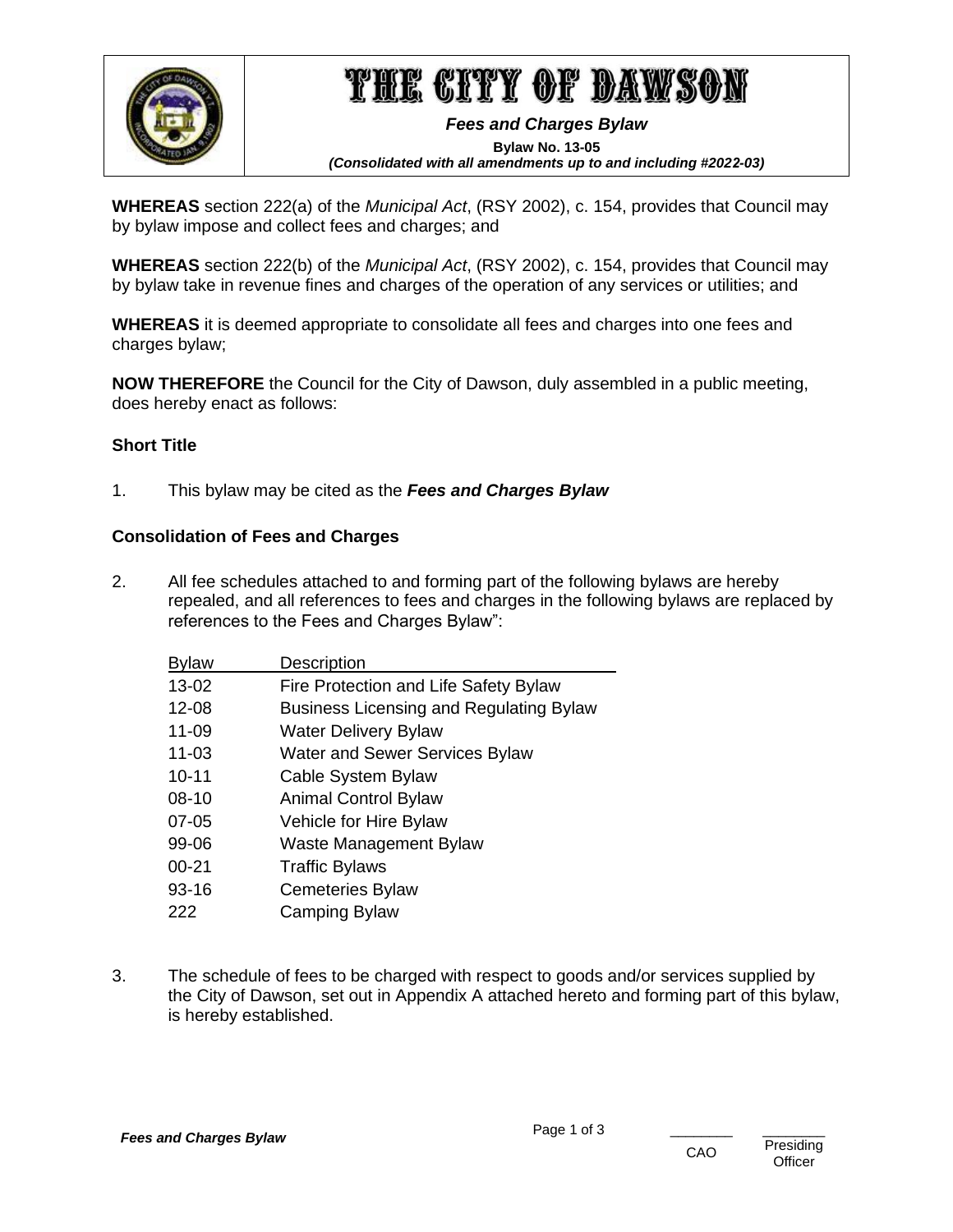

# THE CITY OF DAWSON

*Fees and Charges Bylaw* 

**Bylaw No. 13-05**  *(Consolidated with all amendments up to and including #2022-03)*

### **Recovery of unpaid charges**

4. Recovery of unpaid charges through the property tax account is hereby authorized for all charges that can be specifically attached to the owner or occupant of a particular property.

### **Coming into Force**

- 5. This bylaw shall come into full force and effect upon receiving final reading at a duly assembled public meeting of Council.
- 6. Bylaw #11-17 and all amendments thereto are hereby repealed.

## **Bylaw Readings**

| Readings        | Date of Reading        |
|-----------------|------------------------|
| <b>FIRST</b>    | June 25, 2013          |
| <b>SECOND</b>   | <b>July 9, 2013</b>    |
| THIRD and FINAL | <b>August 13, 2013</b> |

**Original Signed by:**

*Wayne Potoroka, Mayor Jeff Renaud*

**Presiding Officer Chief Administrative Officer**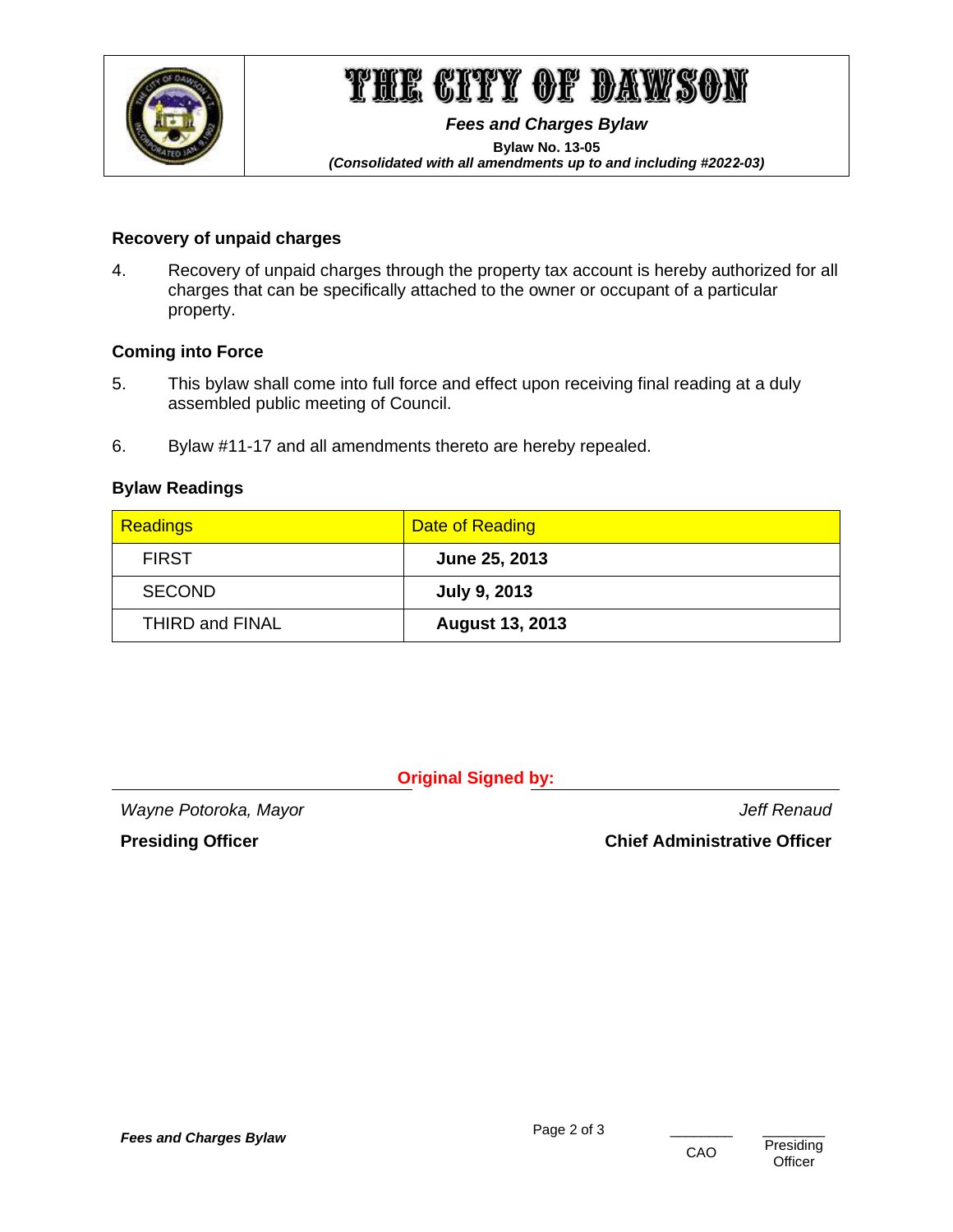

## THE CITY OF DAWSON

*Fees and Charges Bylaw*  **Bylaw No. 13-05**  *(Consolidated with all amendments up to and including #2022-03)*

## **PART IV – APPENDIX (APPENDICES)**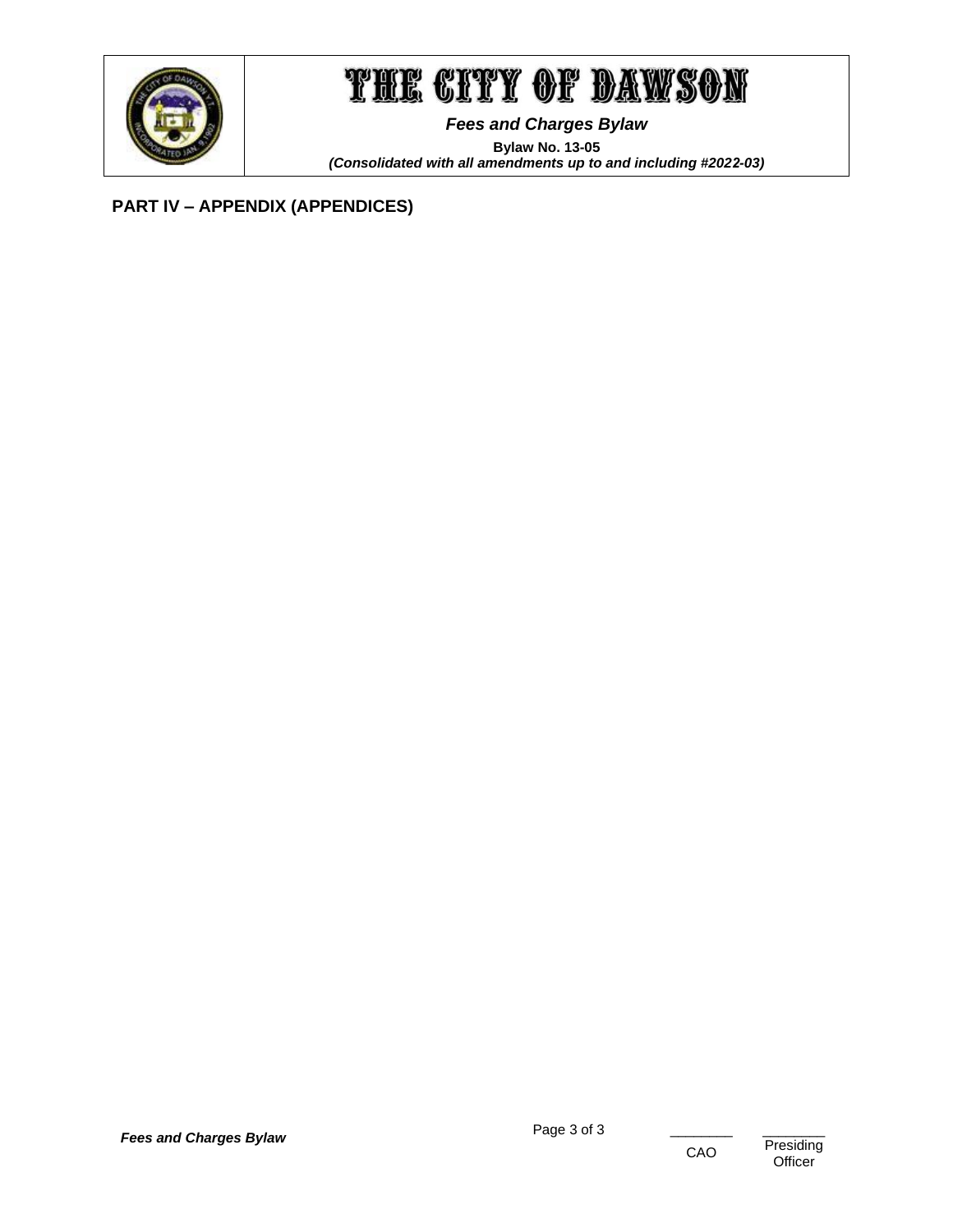|                           |                                                       | 2022     |                     |
|---------------------------|-------------------------------------------------------|----------|---------------------|
| <b>Administration</b>     | <b>Fee Description</b>                                | Fee      | Unit                |
|                           | Certified Bylaw                                       | \$25.00  | per bylaw           |
|                           | NSF Cheque Service Charge                             | \$40.00  | each                |
|                           | Stop Payment Fee                                      | \$35.00  | each                |
|                           | Processing Fee (tax Liens, land registrations)        | \$50.00  | each                |
|                           | <b>Tax Certificate</b>                                | \$50.00  | per property        |
|                           | Administration of Non-Municipal program               | 5.00%    | value of program    |
| <b>Animal Control</b>     | <b>Fee Description</b>                                | Fee      | Unit                |
|                           | License Fee, Annual - Dangerous animal                | \$250.00 | per year            |
|                           | License Fee, Annual - Unspayed/Un-neutered Dog        | \$75.00  | per year            |
|                           | License Fee, Lifetime - Spayed or Neutered Dog        | \$40.00  | per dog             |
|                           | Feed and Care While Impounded                         | \$25.00  | per animal, per day |
|                           | Impound - First Occurrence                            | \$25.00  | per animal          |
|                           | Impound - Second Occurrence                           | \$75.00  | per animal          |
|                           | Impound - Third Occurrence                            | \$125.00 | per animal          |
|                           | Impound - Fourth Occurrence                           | \$300.00 | per animal          |
|                           | Impound - Fifth and Subsequent Occurrences            | \$500.00 | per animal          |
|                           | Replacement Tag                                       | \$15.00  | per unit            |
|                           | Special Needs Dog                                     | No Fee   |                     |
| <b>Business Licensing</b> | <b>Fee Description</b>                                | Fee      | Unit                |
|                           | Local - Initial Business License Fee                  | \$125.00 | per year            |
|                           | Local - Additional Business License for same location | \$60.00  | per year            |
|                           | Regional - Business License Fee                       | \$210.00 | per year            |
|                           | Non-Local - Business License Fee                      | \$600.00 | per year            |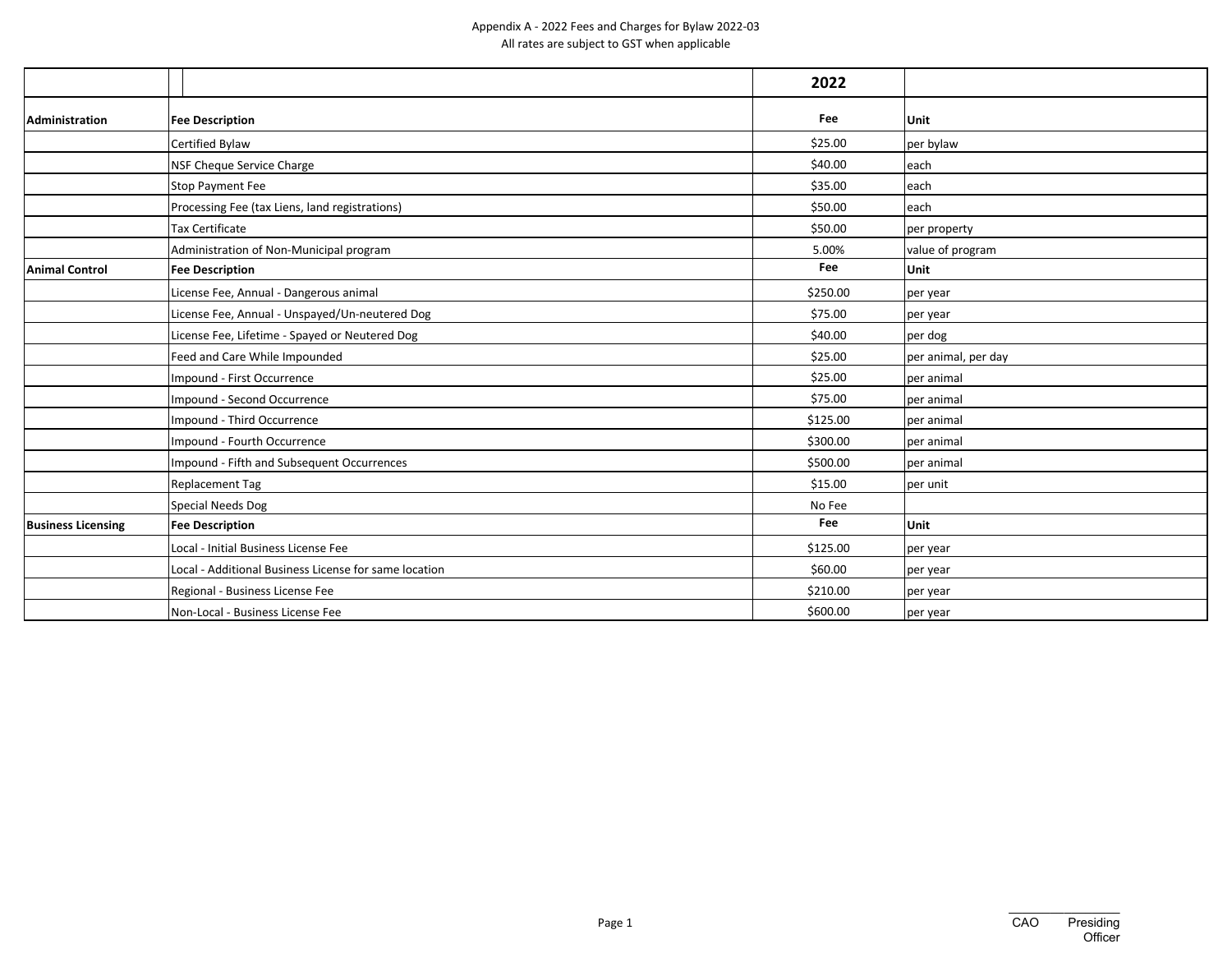|                     |                                                                                                                                          | 2022                                   |                                             |
|---------------------|------------------------------------------------------------------------------------------------------------------------------------------|----------------------------------------|---------------------------------------------|
| <b>Cable System</b> | <b>Fee Description</b>                                                                                                                   | Fee                                    | Unit                                        |
|                     | Analog Service - Residential Regular Rate                                                                                                | \$48.00                                | per month                                   |
|                     | Analog Service - Residential Senior Rate                                                                                                 | \$44.00                                | per month                                   |
|                     | Analog Service - Single Unit Commercial Rate                                                                                             | \$48.00                                | per month                                   |
|                     | Analog Service - Multi Unit Commercial / Institution:                                                                                    |                                        |                                             |
|                     | Base Rate, plus                                                                                                                          | \$150.00                               | per month, plus room/site rate              |
|                     | Room/Site Rate from May 1st to September 30th Inclusive                                                                                  | \$20.00                                | per room per month                          |
|                     | Room/Site Rate from October 1st to April 30th Inclusive                                                                                  | \$10.00                                | per room per month                          |
|                     | Digital Service - Residential Regular Rate                                                                                               | \$80.00                                | per month                                   |
|                     | Digital Service - Residential Senior Rate                                                                                                | \$68.00                                | per month                                   |
|                     | Digital Service - Programming Fee for Additional Digital Receiver                                                                        | \$8.00                                 | per month                                   |
|                     | Digital Additional Programming:                                                                                                          |                                        |                                             |
|                     | Digital Specialty Packages #1 Educational, #2 Business & Info, #3 Variety & Special Int, #4 Lifestyle, #5<br>Primetime, #7 Family & Kids | \$6.00                                 | per package per month                       |
|                     | Digital Specialty Package #8 - Premium Movies                                                                                            | \$22.00                                | per package per month                       |
|                     | Digital Specialty Package - Entertainment HD                                                                                             | \$9.00                                 | per package per month                       |
|                     | Digital Sports HD                                                                                                                        | \$8.00                                 | per package per month                       |
|                     | Digital Sportnet World HD                                                                                                                | \$35.00                                | per package per month                       |
|                     | Digital Network News HD                                                                                                                  | \$10.00                                | per package per month                       |
|                     | Digital Hollywood Suites HD                                                                                                              | \$10.00                                | per package per month                       |
| <b>Cable System</b> | Commercial Sportsnet (distribution in Lounges/Bars/Restaruants)                                                                          | \$75.00                                | Seating capacity 51-100, per month          |
|                     | Commercial Sportsnet (distribution in Lounges/Bars/Restaruants)                                                                          | \$85.00                                | Seating capacity 101-150, per month         |
|                     | High Definition Additional Programming:                                                                                                  |                                        |                                             |
|                     | Connection for new service:                                                                                                              |                                        |                                             |
|                     | Administration/Connection Fee (Connection already exists)                                                                                | \$75.00                                | per connection                              |
|                     | Connection prior to the 15th of the month                                                                                                | 1 month Levy                           |                                             |
|                     | Connection after 15th of the month                                                                                                       | 50% of Monthly Levy                    |                                             |
|                     | Service Charge - New Installation                                                                                                        | Cost+15%                               | per installation                            |
|                     | Service Charge - Late Penalty & Disconnection                                                                                            | 10% of outstanding balance   per month |                                             |
|                     | Service Charge - Re-connection for Arrears                                                                                               | \$100.00 plus one month<br>service     | per re-connection                           |
|                     | Service Charge - Transfer (Name change only, same location)                                                                              | \$25.00                                | per transfer                                |
|                     | Fibre Optic Rental                                                                                                                       | \$350.00                               | per month per 1 pair of fibre               |
|                     | <b>Additional Fibre Optic Rental</b>                                                                                                     | \$75.00                                | per month Per each additional pair of fibre |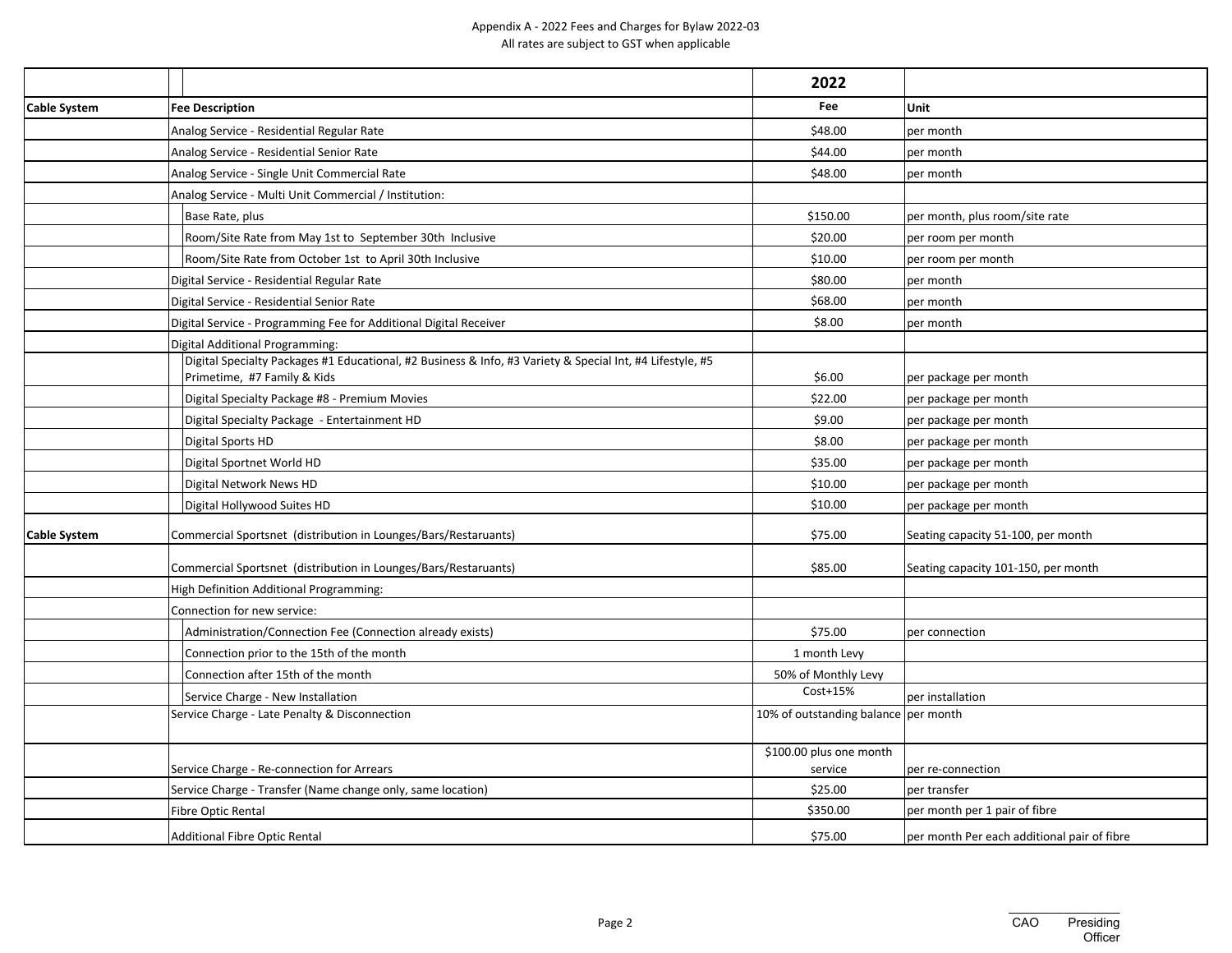|                        |                                                                                                                        | 2022              |                                         |
|------------------------|------------------------------------------------------------------------------------------------------------------------|-------------------|-----------------------------------------|
| <b>Camping Bylaw</b>   | <b>Fee Description</b>                                                                                                 | Fee               | Unit                                    |
|                        | Fee to remove a tent                                                                                                   | \$75.00           | per tent                                |
|                        | Storage fee for tent                                                                                                   | \$10.00           | per tent per day                        |
| <b>Cemetery</b>        | <b>Fee Description</b>                                                                                                 |                   | Unit                                    |
|                        | Disinterment or Reinterment of any Cadaver                                                                             | actual costs      | each                                    |
|                        | Interment of a Cadaver - Normal Business Hours                                                                         | \$625.00          | each                                    |
|                        | Interment of a Cadaver - Outside Normal Business Hours                                                                 | actual costs      | each                                    |
|                        | Interment of Ashes - Normal Business Hours                                                                             | \$425.00          | each                                    |
|                        |                                                                                                                        | \$210             |                                         |
|                        | Interment of Ashes - Outside Normal Business Hours                                                                     | plus actual costs | each                                    |
|                        | Plot and Perpetual Care - Ashes                                                                                        | \$500.00          | each                                    |
|                        | Plot and Perpetual Care - Cadaver                                                                                      | \$750.00          | each                                    |
| Development & Planning | <b>Fee Description</b>                                                                                                 | Fee               | Unit                                    |
|                        | Advertising - Required Advertising associated with any application                                                     | \$80              | signage replacement fee                 |
|                        | Appeal to Council                                                                                                      | \$105.00          | per application                         |
|                        | Application to Consolidate                                                                                             | \$105.00          | per application                         |
|                        | Cash in Lieu of on-site parking                                                                                        | \$3,100.00        | per space                               |
|                        | Development Permit Application - Change of Use                                                                         | \$210.00          | per application                         |
|                        | Development Permit Application - Commercial, Institutional, Industrial, Multi-Residential, New Builds                  |                   |                                         |
|                        | Base Rate, plus                                                                                                        | \$260.00          | per application, plus square foot rate  |
|                        | Square Foot Rate                                                                                                       | \$0.25            | per square foot of development          |
|                        | Development Permit Application - Demolition                                                                            | \$210.00          | per application                         |
|                        | Demolition: Redevelopment Security Deposit                                                                             | \$1.00            | per square foot of lot                  |
|                        | Development Permit Application - Major Alteration (exterior or structural change to the primary structure on a<br>lot) | \$105.00          | per application                         |
|                        | Development Permit Application - Minor Alteration (decks and non-dwelling accessory structures)                        | \$25.00           | per application                         |
|                        | Development Permit Application - Residential New Build (Single-Detached/Secondary Suite)                               | \$155.00          | per dwelling unit                       |
|                        | Development Permit Application - Signage                                                                               | \$25.00           | per application                         |
|                        | <b>Extension of Approval</b>                                                                                           | \$105.00          | per application                         |
|                        | OCP Amendment application                                                                                              | \$1,030.00        | per application                         |
|                        | Permanent Road Closure Application                                                                                     | \$210.00          | per application                         |
|                        | Planning - Designated Municipal Historic Site                                                                          | \$0.00            | per application                         |
|                        | Subdivision Application Fee                                                                                            | \$105.00          | per lot created- Min. \$250-Max. \$1000 |
|                        | Temporary Development Permit - Less than 7 days                                                                        | \$25.00           | per application                         |
|                        | Temporary Development Permit - More than 7 days                                                                        | \$105.00          | per application                         |
|                        | Variance Application                                                                                                   | \$105.00          | per application                         |
|                        | Zoning Amendment Application Fee                                                                                       | \$410.00          | per application                         |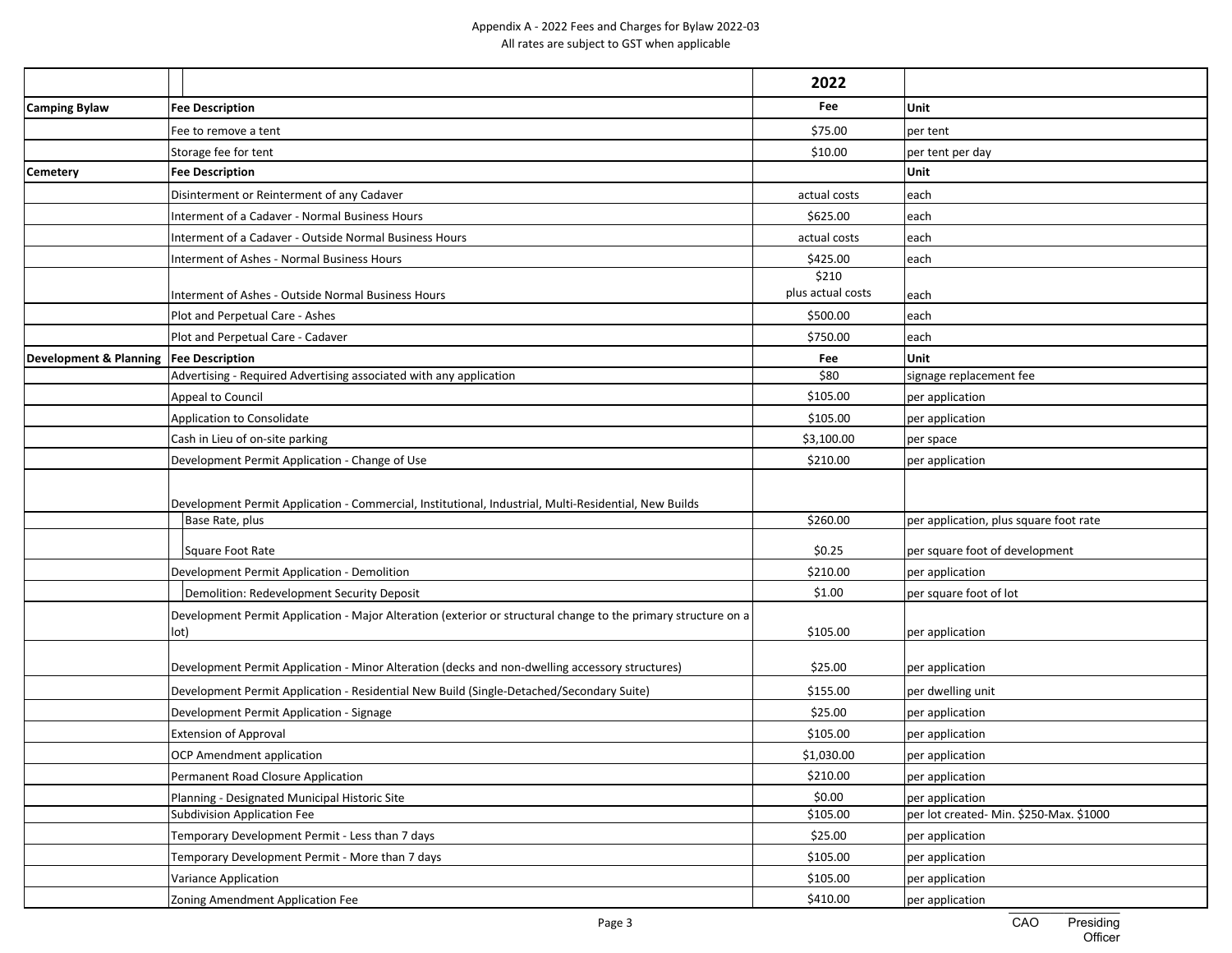|                        |                                                                | 2022                  |                                   |
|------------------------|----------------------------------------------------------------|-----------------------|-----------------------------------|
| <b>Fire Protection</b> | <b>Fee Description</b>                                         | Fee                   | Unit                              |
|                        | Inspection Service: Third Party Requests for Business Premises | \$75.00               | per hour                          |
|                        | Inspection Service: File Search                                | \$75.00               | per hour                          |
|                        | Inspection Service: Request for on-site inspection             | \$75.00               | per hour                          |
|                        | Inspection Service: Non-routine inspection                     | \$75.00               | per hour                          |
|                        | <b>Burning Permit Application</b>                              | \$0.00                | per application                   |
|                        | False Alarm Responses:                                         |                       |                                   |
|                        | 1-2 responses per calendar year                                | No Fee                |                                   |
|                        | 3-5 responses per calendar year                                | \$250.00              | per response                      |
|                        | greater than five responses per calendar year                  | \$500.00              | per response                      |
|                        | <b>Emergency Response</b>                                      | \$0.00                |                                   |
|                        | Base Rate, plus                                                | \$500.00              | per hour, per unit                |
|                        | Disposable materials                                           | Cost + 21.5% Markup   |                                   |
|                        | <b>Contracted Services</b>                                     | $$500 + actual costs$ |                                   |
|                        | Confined Space Rescue Stand-by                                 | \$500.00              | per request                       |
|                        | Confined Space Rescue Response                                 | \$500 + actual costs  | per response                      |
| <b>Public Works</b>    | <b>Fee Description</b>                                         | Fee                   | Unit                              |
|                        | Equipment Rental including operator:                           |                       |                                   |
|                        | Backhoe                                                        | \$150.00              | per hour (one hour min.)          |
|                        | Dump Truck                                                     | \$150.00              | per hour (one hour min.)          |
|                        | Labour:                                                        |                       |                                   |
|                        | Service Call / double time                                     | \$150.00              | per employee per hour (min 4 hrs) |
|                        | Service Call / time and half                                   | \$120.00              | per employee per hour (min 4 hrs) |
|                        | Service Call / normal business hours                           | \$80.00               | per employee per hour (min 1 hr)  |
|                        | Other:                                                         |                       |                                   |
|                        | External contractor and material mark-up                       | 21.5%                 |                                   |
|                        | Municipal Dock Rental                                          | \$105.00              | per foot per season               |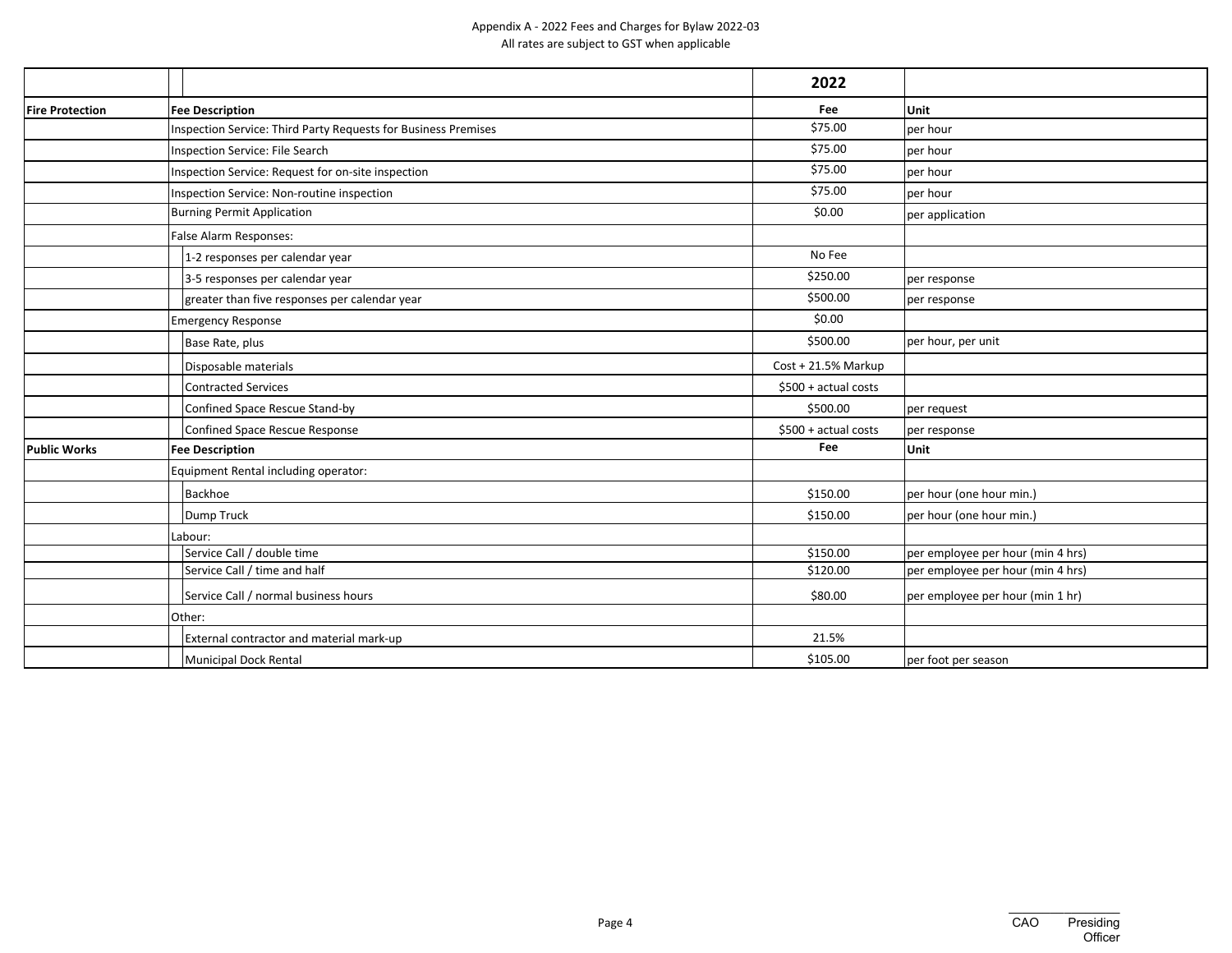|                             |                                                                  | 2022       |                            |
|-----------------------------|------------------------------------------------------------------|------------|----------------------------|
| <b>Recreation and Parks</b> | <b>Fee Description</b>                                           | Fee        | Unit                       |
|                             | Art & Margaret Fry Recreation Centre                             |            |                            |
|                             | Arena Ice Rental - Adult                                         | \$120.00   | hour                       |
|                             | Arena Ice Rental - Youth                                         | \$60.00    | hour                       |
|                             | Arena Ice Rental - Tournament*                                   | \$1,500.00 | per tournament             |
|                             | Arena Ice Rental - Tournament additional hours*                  | \$50.00    | hour                       |
|                             | Change fee                                                       | \$100.00   |                            |
|                             | Locker Rental Fee                                                | \$50.00    | per season                 |
|                             | Arena Dry Floor                                                  | \$550.00   | per day or part thereof    |
|                             | Arena Dry Floor - Non-profit                                     | \$400.00   | per day or part thereof    |
|                             | Arena Kitchen                                                    | \$175.00   | per day or part thereof    |
|                             | Arena Kitchen - Non-profit                                       | \$110.00   | per day or part thereof    |
|                             | Arena Concession Area                                            | \$45.00    | per day or part thereof    |
|                             | Arena - Child Day Pass (3-12 years)                              | \$4.50     | day                        |
|                             | Arena - Chid 10 Punch Pass (3-12 years)                          | \$34.00    | 10 times                   |
|                             | Arena - Child Season Pass (3-12 years)                           | \$150.00   | season                     |
|                             | Arena - Youth/Senior Day Pass (13-18 years; 60+)                 | \$5.50     | day                        |
|                             | Arena - Youth/Senior 10 Punch Pass (13-18 years; 60+)            | \$42.00    | 10 times                   |
|                             | Arena - Youth/Senior Season Pass (13-18 years; 60+)              | \$185.00   | season                     |
|                             | Arena - Adult Day Pass (19-59 years)                             | \$6.00     | day                        |
|                             | Arena - Adult 10 Punch Pass (19-59 years)                        | \$48.00    | 10 times                   |
|                             | Arena - Adult Season Pass (19-59 years)                          | \$210.00   | season                     |
|                             | Arena - Family Day Pass (related & living in one household)      | \$13.00    | day                        |
|                             | Arena - Family 10 Punch Pass (related & living in one household) | \$108.00   | 10 times                   |
|                             | Arena - Family Season Pass (related & living in one household)   | \$470.00   | season                     |
|                             | Parks & Greenspace                                               |            |                            |
|                             | Minto or Crocus - Ball Diamond                                   | \$120.00   | per day or part thereof    |
|                             | Minto or Crocus - Ball Diamond*                                  | \$850.00   | season                     |
|                             | Crocus - Day Camp                                                | \$1,200.00 | season                     |
|                             | Crocus - Concession                                              | \$110.00   | per day or part thereof    |
|                             | Minto - Concession                                               | \$150.00   | per day or part thereof    |
|                             | Minto - Kitchen or Concession                                    | \$75.00    | per day or part thereof    |
|                             | Minto - Program Room - program                                   | \$15.00    | hour                       |
|                             | Minto - Program Room - private event                             | \$40.00    | first hour                 |
|                             | Minto - Program Room - private event                             | \$15.00    | each additional hour       |
|                             | Parks or Greenspace*                                             | \$52.00    | per day or part thereof    |
|                             | Gazebo*                                                          | \$52.00    | per day or part thereof    |
|                             | Picnic Shelter*                                                  | \$52.00    | per day or part thereof    |
|                             | Community Garden Plot<br>Page 5                                  | \$30.00    | season<br>CAO<br>Presidina |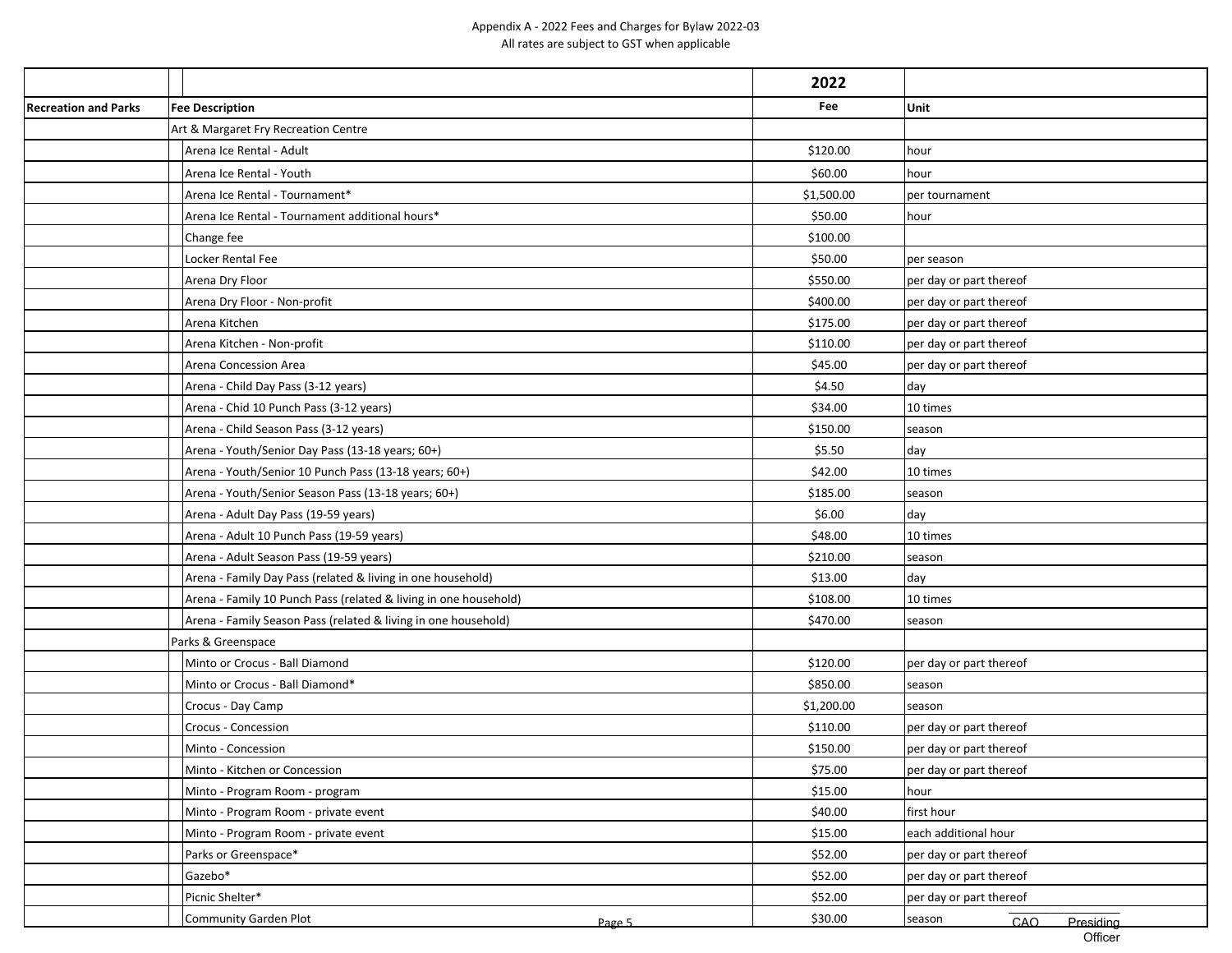| Unit<br><b>Fee Description</b><br>Fee<br>Dawson City Swimming Pool<br>Swimming Pool Rental* - under 25 swimmers<br>\$120.00<br>hour<br>Swimming Pool Rental* - additional fee for 25+ swimmers<br>\$32.00<br>hour<br>Swimming Pool - Child Day Pass (3-12 years)<br>\$4.50<br>day<br>Swimming Pool - Chid 10 Punch Pass (3-12 years)<br>\$34.00<br>10 times<br>Swimming Pool - Child Season Pass (3-12 years)<br>\$140.00<br>season<br>day<br>Swimming Pool - Youth/Senior Day Pass (13-18 years; 60+)<br>\$5.00<br>\$40.00<br>10 times<br>Swimming Pool - Youth/Senior 10 Punch Pass (13-18 years; 60+)<br>Swimming Pool - Youth/Senior Season Pass (13-18 years; 60+)<br>\$180.00<br>season<br>Swimming Pool - Adult Day Pass (19-59 years)<br>\$6.00<br>day<br>Swimming Pool - Adult 10 Punch Pass (19-59 years)<br>\$48.00<br>10 times<br>Swimming Pool - Adult Season Pass (19-59 years)<br>\$210.00<br>season<br>Swimming Pool - Family Day Pass (related & living in one household)<br>\$13.00<br>day<br>Swimming Pool - Family 10 Punch Pass (related & living in one household)<br>\$108.00<br>10 times<br>Swimming Pool - Family Season Pass (related & living in one household)<br>\$470.00<br>season<br><b>Equipment Rental</b><br>Cross Country Ski Package*<br>\$10.00<br>per day or part thereof<br>Cross Country Ski Package*<br>\$20.00<br>3 days<br>Cross Country Ski Package*<br>\$40.00<br>7 days<br>Cross Country Skis, boots or poles<br>\$5.00<br>per day or part thereof<br>Snowshoes*<br>\$10.00<br>per day or part thereof<br>Snowshoes*<br>\$15.00<br>3 days<br>Coffee Urns<br>per day or part thereof<br>\$10.50<br>Picnic Table<br>\$12.00<br>per day or part thereof<br>Fitness Centre<br>Fitness Centre*<br>\$7.00<br>day<br>Fitness Centre*, **<br>\$35.00<br>month<br>Fitness Centre*, **<br>\$88.00<br>3 months<br>Fitness Centre*, **<br>\$165.00<br>6 months<br>Fitness Centre*, **<br>\$319.00<br>year<br>Deposits<br>fully refundable if conditions met<br>Damage Deposit - Facility<br>\$350.00<br>\$100.00<br>fully refundable if conditions met<br>Damage Deposit - Parks or Greenspace<br>\$20.00<br>fully refundable if conditions met<br>Damage Deposit - Equipment<br>fully refundable if conditions met<br>Deposit - Key<br>\$40.00<br>Program Cancellation<br>\$10.00<br>indicates a 10% discount for youth, seniors or registered non-profit<br>CAO<br>** indicates a 10% discount for residents within the municipal boundary<br>Presiding<br>Page 6<br>Officer |                             | 2022 |  |
|------------------------------------------------------------------------------------------------------------------------------------------------------------------------------------------------------------------------------------------------------------------------------------------------------------------------------------------------------------------------------------------------------------------------------------------------------------------------------------------------------------------------------------------------------------------------------------------------------------------------------------------------------------------------------------------------------------------------------------------------------------------------------------------------------------------------------------------------------------------------------------------------------------------------------------------------------------------------------------------------------------------------------------------------------------------------------------------------------------------------------------------------------------------------------------------------------------------------------------------------------------------------------------------------------------------------------------------------------------------------------------------------------------------------------------------------------------------------------------------------------------------------------------------------------------------------------------------------------------------------------------------------------------------------------------------------------------------------------------------------------------------------------------------------------------------------------------------------------------------------------------------------------------------------------------------------------------------------------------------------------------------------------------------------------------------------------------------------------------------------------------------------------------------------------------------------------------------------------------------------------------------------------------------------------------------------------------------------------------------------------------------------------------------------------------------------------------------------------------------------------------------|-----------------------------|------|--|
|                                                                                                                                                                                                                                                                                                                                                                                                                                                                                                                                                                                                                                                                                                                                                                                                                                                                                                                                                                                                                                                                                                                                                                                                                                                                                                                                                                                                                                                                                                                                                                                                                                                                                                                                                                                                                                                                                                                                                                                                                                                                                                                                                                                                                                                                                                                                                                                                                                                                                                                  | <b>Recreation and Parks</b> |      |  |
|                                                                                                                                                                                                                                                                                                                                                                                                                                                                                                                                                                                                                                                                                                                                                                                                                                                                                                                                                                                                                                                                                                                                                                                                                                                                                                                                                                                                                                                                                                                                                                                                                                                                                                                                                                                                                                                                                                                                                                                                                                                                                                                                                                                                                                                                                                                                                                                                                                                                                                                  |                             |      |  |
|                                                                                                                                                                                                                                                                                                                                                                                                                                                                                                                                                                                                                                                                                                                                                                                                                                                                                                                                                                                                                                                                                                                                                                                                                                                                                                                                                                                                                                                                                                                                                                                                                                                                                                                                                                                                                                                                                                                                                                                                                                                                                                                                                                                                                                                                                                                                                                                                                                                                                                                  |                             |      |  |
|                                                                                                                                                                                                                                                                                                                                                                                                                                                                                                                                                                                                                                                                                                                                                                                                                                                                                                                                                                                                                                                                                                                                                                                                                                                                                                                                                                                                                                                                                                                                                                                                                                                                                                                                                                                                                                                                                                                                                                                                                                                                                                                                                                                                                                                                                                                                                                                                                                                                                                                  |                             |      |  |
|                                                                                                                                                                                                                                                                                                                                                                                                                                                                                                                                                                                                                                                                                                                                                                                                                                                                                                                                                                                                                                                                                                                                                                                                                                                                                                                                                                                                                                                                                                                                                                                                                                                                                                                                                                                                                                                                                                                                                                                                                                                                                                                                                                                                                                                                                                                                                                                                                                                                                                                  |                             |      |  |
|                                                                                                                                                                                                                                                                                                                                                                                                                                                                                                                                                                                                                                                                                                                                                                                                                                                                                                                                                                                                                                                                                                                                                                                                                                                                                                                                                                                                                                                                                                                                                                                                                                                                                                                                                                                                                                                                                                                                                                                                                                                                                                                                                                                                                                                                                                                                                                                                                                                                                                                  |                             |      |  |
|                                                                                                                                                                                                                                                                                                                                                                                                                                                                                                                                                                                                                                                                                                                                                                                                                                                                                                                                                                                                                                                                                                                                                                                                                                                                                                                                                                                                                                                                                                                                                                                                                                                                                                                                                                                                                                                                                                                                                                                                                                                                                                                                                                                                                                                                                                                                                                                                                                                                                                                  |                             |      |  |
|                                                                                                                                                                                                                                                                                                                                                                                                                                                                                                                                                                                                                                                                                                                                                                                                                                                                                                                                                                                                                                                                                                                                                                                                                                                                                                                                                                                                                                                                                                                                                                                                                                                                                                                                                                                                                                                                                                                                                                                                                                                                                                                                                                                                                                                                                                                                                                                                                                                                                                                  |                             |      |  |
|                                                                                                                                                                                                                                                                                                                                                                                                                                                                                                                                                                                                                                                                                                                                                                                                                                                                                                                                                                                                                                                                                                                                                                                                                                                                                                                                                                                                                                                                                                                                                                                                                                                                                                                                                                                                                                                                                                                                                                                                                                                                                                                                                                                                                                                                                                                                                                                                                                                                                                                  |                             |      |  |
|                                                                                                                                                                                                                                                                                                                                                                                                                                                                                                                                                                                                                                                                                                                                                                                                                                                                                                                                                                                                                                                                                                                                                                                                                                                                                                                                                                                                                                                                                                                                                                                                                                                                                                                                                                                                                                                                                                                                                                                                                                                                                                                                                                                                                                                                                                                                                                                                                                                                                                                  |                             |      |  |
|                                                                                                                                                                                                                                                                                                                                                                                                                                                                                                                                                                                                                                                                                                                                                                                                                                                                                                                                                                                                                                                                                                                                                                                                                                                                                                                                                                                                                                                                                                                                                                                                                                                                                                                                                                                                                                                                                                                                                                                                                                                                                                                                                                                                                                                                                                                                                                                                                                                                                                                  |                             |      |  |
|                                                                                                                                                                                                                                                                                                                                                                                                                                                                                                                                                                                                                                                                                                                                                                                                                                                                                                                                                                                                                                                                                                                                                                                                                                                                                                                                                                                                                                                                                                                                                                                                                                                                                                                                                                                                                                                                                                                                                                                                                                                                                                                                                                                                                                                                                                                                                                                                                                                                                                                  |                             |      |  |
|                                                                                                                                                                                                                                                                                                                                                                                                                                                                                                                                                                                                                                                                                                                                                                                                                                                                                                                                                                                                                                                                                                                                                                                                                                                                                                                                                                                                                                                                                                                                                                                                                                                                                                                                                                                                                                                                                                                                                                                                                                                                                                                                                                                                                                                                                                                                                                                                                                                                                                                  |                             |      |  |
|                                                                                                                                                                                                                                                                                                                                                                                                                                                                                                                                                                                                                                                                                                                                                                                                                                                                                                                                                                                                                                                                                                                                                                                                                                                                                                                                                                                                                                                                                                                                                                                                                                                                                                                                                                                                                                                                                                                                                                                                                                                                                                                                                                                                                                                                                                                                                                                                                                                                                                                  |                             |      |  |
|                                                                                                                                                                                                                                                                                                                                                                                                                                                                                                                                                                                                                                                                                                                                                                                                                                                                                                                                                                                                                                                                                                                                                                                                                                                                                                                                                                                                                                                                                                                                                                                                                                                                                                                                                                                                                                                                                                                                                                                                                                                                                                                                                                                                                                                                                                                                                                                                                                                                                                                  |                             |      |  |
|                                                                                                                                                                                                                                                                                                                                                                                                                                                                                                                                                                                                                                                                                                                                                                                                                                                                                                                                                                                                                                                                                                                                                                                                                                                                                                                                                                                                                                                                                                                                                                                                                                                                                                                                                                                                                                                                                                                                                                                                                                                                                                                                                                                                                                                                                                                                                                                                                                                                                                                  |                             |      |  |
|                                                                                                                                                                                                                                                                                                                                                                                                                                                                                                                                                                                                                                                                                                                                                                                                                                                                                                                                                                                                                                                                                                                                                                                                                                                                                                                                                                                                                                                                                                                                                                                                                                                                                                                                                                                                                                                                                                                                                                                                                                                                                                                                                                                                                                                                                                                                                                                                                                                                                                                  |                             |      |  |
|                                                                                                                                                                                                                                                                                                                                                                                                                                                                                                                                                                                                                                                                                                                                                                                                                                                                                                                                                                                                                                                                                                                                                                                                                                                                                                                                                                                                                                                                                                                                                                                                                                                                                                                                                                                                                                                                                                                                                                                                                                                                                                                                                                                                                                                                                                                                                                                                                                                                                                                  |                             |      |  |
|                                                                                                                                                                                                                                                                                                                                                                                                                                                                                                                                                                                                                                                                                                                                                                                                                                                                                                                                                                                                                                                                                                                                                                                                                                                                                                                                                                                                                                                                                                                                                                                                                                                                                                                                                                                                                                                                                                                                                                                                                                                                                                                                                                                                                                                                                                                                                                                                                                                                                                                  |                             |      |  |
|                                                                                                                                                                                                                                                                                                                                                                                                                                                                                                                                                                                                                                                                                                                                                                                                                                                                                                                                                                                                                                                                                                                                                                                                                                                                                                                                                                                                                                                                                                                                                                                                                                                                                                                                                                                                                                                                                                                                                                                                                                                                                                                                                                                                                                                                                                                                                                                                                                                                                                                  |                             |      |  |
|                                                                                                                                                                                                                                                                                                                                                                                                                                                                                                                                                                                                                                                                                                                                                                                                                                                                                                                                                                                                                                                                                                                                                                                                                                                                                                                                                                                                                                                                                                                                                                                                                                                                                                                                                                                                                                                                                                                                                                                                                                                                                                                                                                                                                                                                                                                                                                                                                                                                                                                  |                             |      |  |
|                                                                                                                                                                                                                                                                                                                                                                                                                                                                                                                                                                                                                                                                                                                                                                                                                                                                                                                                                                                                                                                                                                                                                                                                                                                                                                                                                                                                                                                                                                                                                                                                                                                                                                                                                                                                                                                                                                                                                                                                                                                                                                                                                                                                                                                                                                                                                                                                                                                                                                                  |                             |      |  |
|                                                                                                                                                                                                                                                                                                                                                                                                                                                                                                                                                                                                                                                                                                                                                                                                                                                                                                                                                                                                                                                                                                                                                                                                                                                                                                                                                                                                                                                                                                                                                                                                                                                                                                                                                                                                                                                                                                                                                                                                                                                                                                                                                                                                                                                                                                                                                                                                                                                                                                                  |                             |      |  |
|                                                                                                                                                                                                                                                                                                                                                                                                                                                                                                                                                                                                                                                                                                                                                                                                                                                                                                                                                                                                                                                                                                                                                                                                                                                                                                                                                                                                                                                                                                                                                                                                                                                                                                                                                                                                                                                                                                                                                                                                                                                                                                                                                                                                                                                                                                                                                                                                                                                                                                                  |                             |      |  |
|                                                                                                                                                                                                                                                                                                                                                                                                                                                                                                                                                                                                                                                                                                                                                                                                                                                                                                                                                                                                                                                                                                                                                                                                                                                                                                                                                                                                                                                                                                                                                                                                                                                                                                                                                                                                                                                                                                                                                                                                                                                                                                                                                                                                                                                                                                                                                                                                                                                                                                                  |                             |      |  |
|                                                                                                                                                                                                                                                                                                                                                                                                                                                                                                                                                                                                                                                                                                                                                                                                                                                                                                                                                                                                                                                                                                                                                                                                                                                                                                                                                                                                                                                                                                                                                                                                                                                                                                                                                                                                                                                                                                                                                                                                                                                                                                                                                                                                                                                                                                                                                                                                                                                                                                                  |                             |      |  |
|                                                                                                                                                                                                                                                                                                                                                                                                                                                                                                                                                                                                                                                                                                                                                                                                                                                                                                                                                                                                                                                                                                                                                                                                                                                                                                                                                                                                                                                                                                                                                                                                                                                                                                                                                                                                                                                                                                                                                                                                                                                                                                                                                                                                                                                                                                                                                                                                                                                                                                                  |                             |      |  |
|                                                                                                                                                                                                                                                                                                                                                                                                                                                                                                                                                                                                                                                                                                                                                                                                                                                                                                                                                                                                                                                                                                                                                                                                                                                                                                                                                                                                                                                                                                                                                                                                                                                                                                                                                                                                                                                                                                                                                                                                                                                                                                                                                                                                                                                                                                                                                                                                                                                                                                                  |                             |      |  |
|                                                                                                                                                                                                                                                                                                                                                                                                                                                                                                                                                                                                                                                                                                                                                                                                                                                                                                                                                                                                                                                                                                                                                                                                                                                                                                                                                                                                                                                                                                                                                                                                                                                                                                                                                                                                                                                                                                                                                                                                                                                                                                                                                                                                                                                                                                                                                                                                                                                                                                                  |                             |      |  |
|                                                                                                                                                                                                                                                                                                                                                                                                                                                                                                                                                                                                                                                                                                                                                                                                                                                                                                                                                                                                                                                                                                                                                                                                                                                                                                                                                                                                                                                                                                                                                                                                                                                                                                                                                                                                                                                                                                                                                                                                                                                                                                                                                                                                                                                                                                                                                                                                                                                                                                                  |                             |      |  |
|                                                                                                                                                                                                                                                                                                                                                                                                                                                                                                                                                                                                                                                                                                                                                                                                                                                                                                                                                                                                                                                                                                                                                                                                                                                                                                                                                                                                                                                                                                                                                                                                                                                                                                                                                                                                                                                                                                                                                                                                                                                                                                                                                                                                                                                                                                                                                                                                                                                                                                                  |                             |      |  |
|                                                                                                                                                                                                                                                                                                                                                                                                                                                                                                                                                                                                                                                                                                                                                                                                                                                                                                                                                                                                                                                                                                                                                                                                                                                                                                                                                                                                                                                                                                                                                                                                                                                                                                                                                                                                                                                                                                                                                                                                                                                                                                                                                                                                                                                                                                                                                                                                                                                                                                                  |                             |      |  |
|                                                                                                                                                                                                                                                                                                                                                                                                                                                                                                                                                                                                                                                                                                                                                                                                                                                                                                                                                                                                                                                                                                                                                                                                                                                                                                                                                                                                                                                                                                                                                                                                                                                                                                                                                                                                                                                                                                                                                                                                                                                                                                                                                                                                                                                                                                                                                                                                                                                                                                                  |                             |      |  |
|                                                                                                                                                                                                                                                                                                                                                                                                                                                                                                                                                                                                                                                                                                                                                                                                                                                                                                                                                                                                                                                                                                                                                                                                                                                                                                                                                                                                                                                                                                                                                                                                                                                                                                                                                                                                                                                                                                                                                                                                                                                                                                                                                                                                                                                                                                                                                                                                                                                                                                                  |                             |      |  |
|                                                                                                                                                                                                                                                                                                                                                                                                                                                                                                                                                                                                                                                                                                                                                                                                                                                                                                                                                                                                                                                                                                                                                                                                                                                                                                                                                                                                                                                                                                                                                                                                                                                                                                                                                                                                                                                                                                                                                                                                                                                                                                                                                                                                                                                                                                                                                                                                                                                                                                                  |                             |      |  |
|                                                                                                                                                                                                                                                                                                                                                                                                                                                                                                                                                                                                                                                                                                                                                                                                                                                                                                                                                                                                                                                                                                                                                                                                                                                                                                                                                                                                                                                                                                                                                                                                                                                                                                                                                                                                                                                                                                                                                                                                                                                                                                                                                                                                                                                                                                                                                                                                                                                                                                                  |                             |      |  |
|                                                                                                                                                                                                                                                                                                                                                                                                                                                                                                                                                                                                                                                                                                                                                                                                                                                                                                                                                                                                                                                                                                                                                                                                                                                                                                                                                                                                                                                                                                                                                                                                                                                                                                                                                                                                                                                                                                                                                                                                                                                                                                                                                                                                                                                                                                                                                                                                                                                                                                                  |                             |      |  |
|                                                                                                                                                                                                                                                                                                                                                                                                                                                                                                                                                                                                                                                                                                                                                                                                                                                                                                                                                                                                                                                                                                                                                                                                                                                                                                                                                                                                                                                                                                                                                                                                                                                                                                                                                                                                                                                                                                                                                                                                                                                                                                                                                                                                                                                                                                                                                                                                                                                                                                                  |                             |      |  |
|                                                                                                                                                                                                                                                                                                                                                                                                                                                                                                                                                                                                                                                                                                                                                                                                                                                                                                                                                                                                                                                                                                                                                                                                                                                                                                                                                                                                                                                                                                                                                                                                                                                                                                                                                                                                                                                                                                                                                                                                                                                                                                                                                                                                                                                                                                                                                                                                                                                                                                                  |                             |      |  |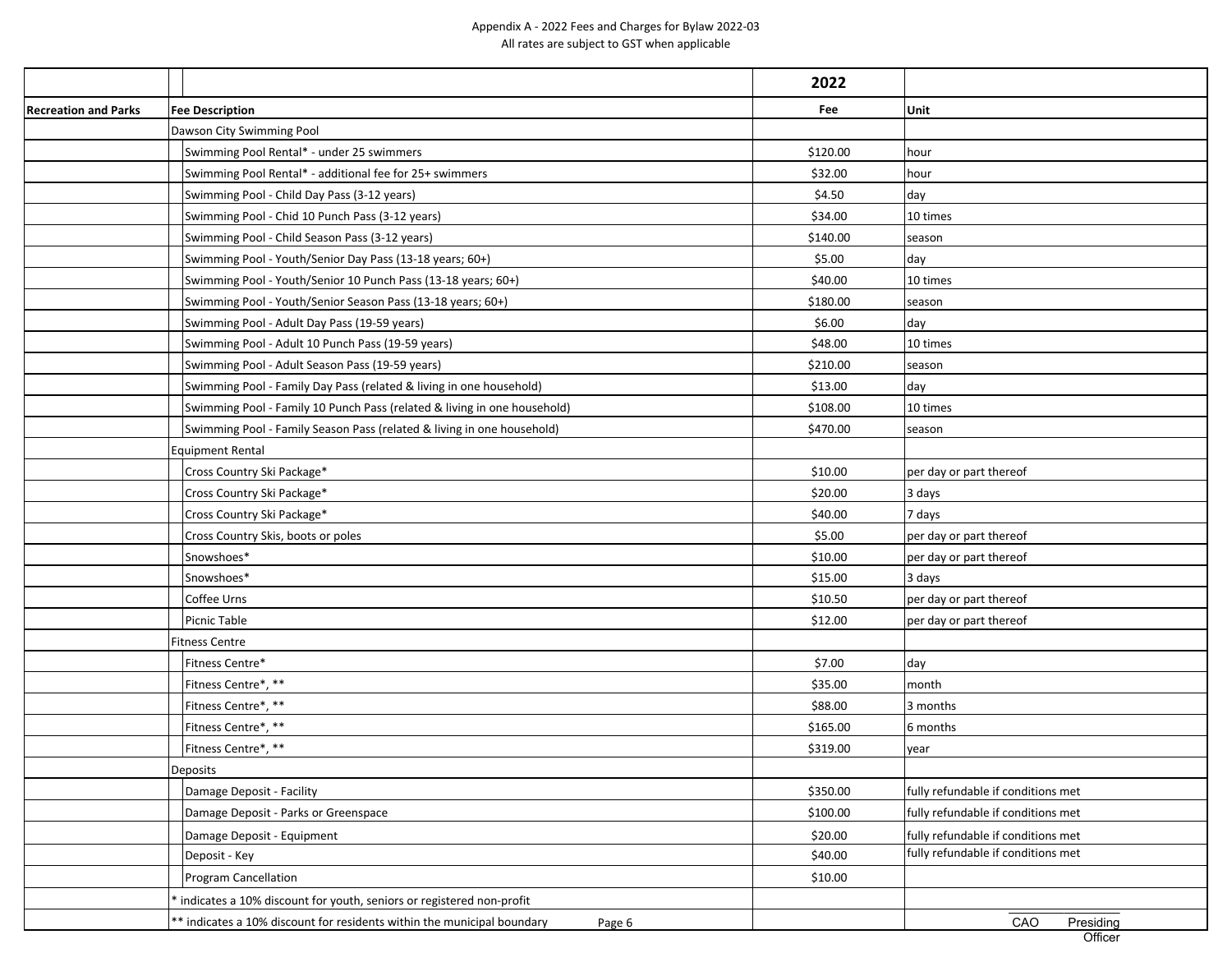|                               |                                                                                                                                                                                     | 2022       |                              |
|-------------------------------|-------------------------------------------------------------------------------------------------------------------------------------------------------------------------------------|------------|------------------------------|
| <b>Single Use Plastics</b>    | <b>Fee Description</b>                                                                                                                                                              |            |                              |
|                               | Providing a checkout bag, plastic straw or utensils or providing a bag that is not paper or reusable or<br>discouraging the use of a customers own reusable bag or straw or utensil |            |                              |
|                               | First Offence                                                                                                                                                                       | \$75.00    | per occurance                |
|                               | Second Offence                                                                                                                                                                      | \$150.00   | per occurance                |
| <b>Traffic Control</b>        | <b>Fee Description</b>                                                                                                                                                              | Fee        | Unit                         |
|                               | Erection of Barriers for Public Utility                                                                                                                                             | \$350.00   | occasion                     |
|                               | Road Closure - Daily Fee                                                                                                                                                            | \$50.00    | For each day over three days |
|                               | Temporary Road Closure Application Fee                                                                                                                                              | \$75.00    | occasion                     |
| <b>Vehicle for Hire</b>       | <b>Fee Description</b>                                                                                                                                                              |            |                              |
|                               | Vehicle for Hire License or Renewal                                                                                                                                                 | \$100.00   | per application              |
|                               | Vehicle for Hire Operator's permit                                                                                                                                                  | \$30.00    | per application              |
| <b>Waste Management</b>       | <b>Fee Description</b>                                                                                                                                                              | Fee        | Unit                         |
|                               | Waste Management Fee - Commerical Space                                                                                                                                             | \$300.00   | year                         |
|                               | Waste Management Fee - Institutional Residential                                                                                                                                    | \$300.00   | year                         |
|                               | Waste Management Fee - Non-vacant Institutional Space                                                                                                                               | \$300.00   | vear                         |
|                               | Waste Management Fee - Residential Unit (including B&B)                                                                                                                             | \$195.00   | vear                         |
|                               | Waste Management Fee - Mobile Refreshment Stands                                                                                                                                    | \$20.80    | week or portion thereof      |
|                               | Waste Management Fee - Mobile Refreshment Stands                                                                                                                                    | \$50.70    | month                        |
|                               | Waste Management Fee - Mobile Refreshment Stands                                                                                                                                    | \$152.10   | season                       |
|                               | Waste Management Fee - Vacant Institutional Commercial Lot                                                                                                                          | \$150.00   | year                         |
|                               | Waste Management Fee - Vacant Institutional Residential Lot                                                                                                                         | \$150.00   | vear                         |
|                               | Waste Management Fee - Vacant Non-Institutional Commercial Lot                                                                                                                      | \$120.00   | year                         |
|                               | Waste Management Fee - Vacant Non-Institutional Residential Lot                                                                                                                     | \$120.00   | year                         |
| <b>Water Delivery Service</b> | <b>Fee Description</b>                                                                                                                                                              | <b>Fee</b> | Unit                         |
|                               | One delivery every two weeks                                                                                                                                                        | \$1,166.88 | per year                     |
|                               | One delivery every two weeks                                                                                                                                                        | \$97.25    | monthly installment payment  |
|                               | One delivery per week                                                                                                                                                               | \$2,333.76 | per year                     |
|                               | One delivery per week                                                                                                                                                               | \$194.48   | monthly installment payment  |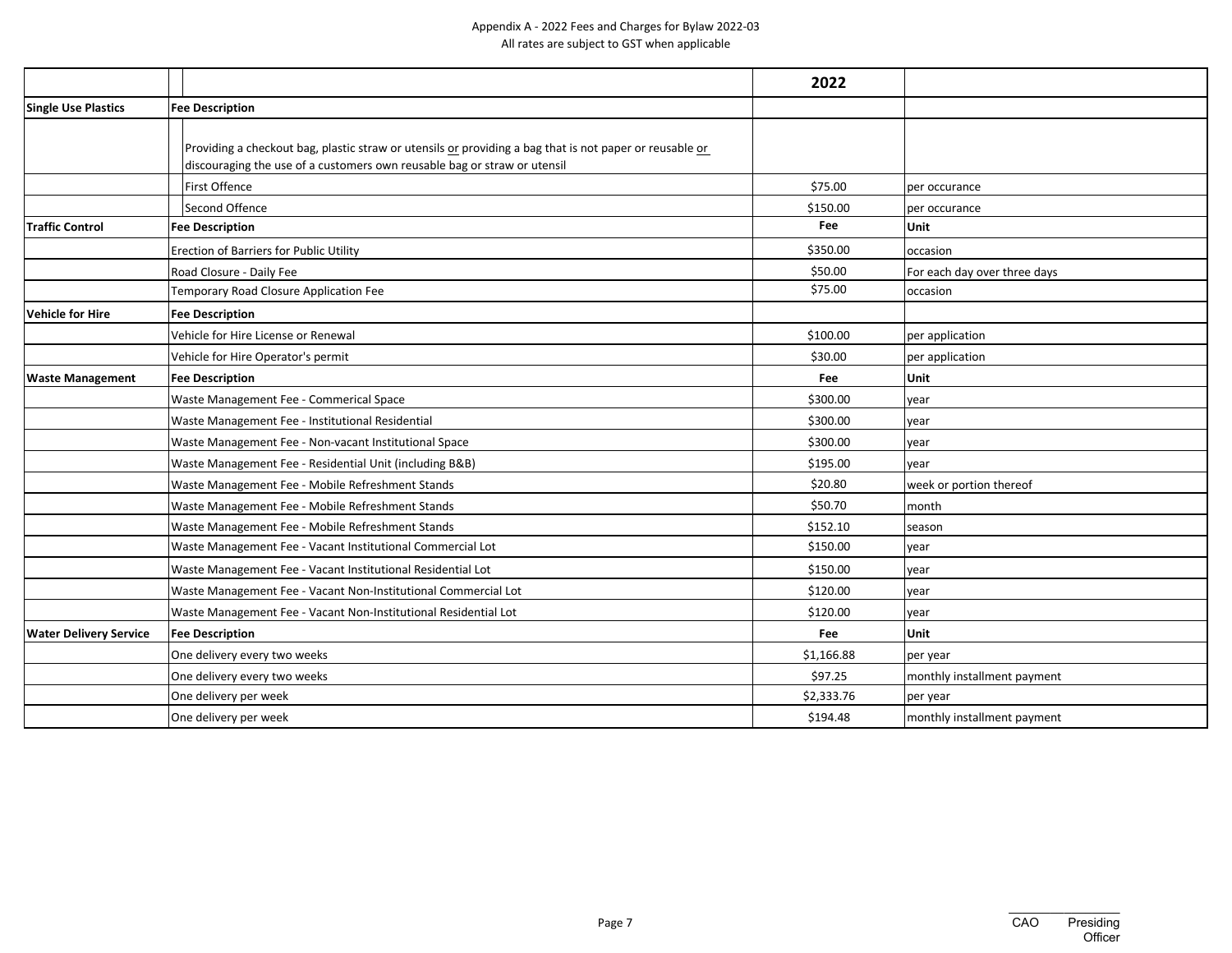|                       |                                                                                       | 2022                                                                                                         |                              |
|-----------------------|---------------------------------------------------------------------------------------|--------------------------------------------------------------------------------------------------------------|------------------------------|
| <b>Water Services</b> | <b>Fee Description</b>                                                                | Fee                                                                                                          | <b>Unit</b>                  |
|                       | Private owned/occupied Residential/ Trondek Hwechin residential                       | \$635.59                                                                                                     | per year - paid quarterly    |
|                       | Privately owned/rental Residential - Seinor Discounted                                | \$370.03                                                                                                     | per year                     |
|                       | Privately owned/rental Residential                                                    | \$635.59                                                                                                     | per year - paid quarterly    |
|                       | <b>Commercial Residential</b>                                                         | \$974.40                                                                                                     | per year                     |
|                       | Hotel, motel, Inn, Hostel, Boarding Houses, Bed and Breakfast                         | \$103.66                                                                                                     | per rentable room per year   |
|                       | Non-Residential Cooking Facility - Commercial/Institutional Kitchens                  | \$512.58                                                                                                     | per kitchen per year         |
|                       | Non-Residential Cooking Facility - Community Halls                                    | \$309.58                                                                                                     | per kitchen per year         |
|                       | Non-Residential Cooking Facility - Staff Kitchens                                     | \$157.33                                                                                                     | per kitchen per year         |
|                       | Non-Residential Washroom - Restaurant, Lounge, Bar, Tavern, Casino                    |                                                                                                              |                              |
|                       | First (2) Units (Refer to Table "A" for unit calculation)                             | \$426.30                                                                                                     | per unit per year            |
|                       | Additional per unit rate for over (2) units (Refer to Table "A" for unit calculation) | \$137.03                                                                                                     | per unit per year            |
|                       | Non-Residential Washroom - Institutional                                              | \$1,141.88                                                                                                   | per washroom per year        |
|                       | Non-Residential Washroom - Commercial and all other Non-Residential                   | \$182.70                                                                                                     | per toilet / urinal per year |
|                       | Non-Residential Laundry Washing Machine - Institutional Washing Machine               | \$1,141.88                                                                                                   | per machine per year         |
|                       | Non-Residential Laundry Washing Machine - Hotel/Motel Washing Machine                 | \$938.88                                                                                                     | per machine per year         |
|                       | Non-Residential Laundry Washing Machine - Hotel/Motel Guest Washing Machine           | \$466.90                                                                                                     | per machine per year         |
|                       | Non-Residential Laundry Washing Machine - other Non-Residential Washing Machine       | \$466.90                                                                                                     | per machine per year         |
|                       | Janitor Room - equiped with water outlet - Institutional                              | \$1,141.88                                                                                                   | per janitorial room per year |
|                       | Janitor Room - equiped with water outlet - Commercial and all other Non-Residential   | \$182.70                                                                                                     | per janitorial room per year |
|                       | R.V. Park/Campground                                                                  | \$86.28                                                                                                      | per serviced space per year  |
|                       | School                                                                                | \$1,020.20                                                                                                   | per classroom per year       |
|                       | Car Wash                                                                              | \$938.88                                                                                                     | per year                     |
|                       | Sewage Disposal Facility                                                              | \$340.03                                                                                                     | per year                     |
|                       | Public Shower & Staff Shower                                                          | \$294.35                                                                                                     | per shower per year          |
|                       | <b>Stand Alone Sink</b>                                                               | \$157.33                                                                                                     | per sink per year            |
|                       | Water-Cooled Air Condition, refrigeration or freezer unit and ice machines            | \$106.58                                                                                                     | per horsepower, per year     |
|                       | Bulk water pick up at pumphouse                                                       | \$4.00                                                                                                       | per cubic metre              |
|                       | Disconnection or reconnection of private water service                                | 1 hr labour + 1 hrs equip. rental<br>including operator + materials OR<br>actual costs, whichever is greater |                              |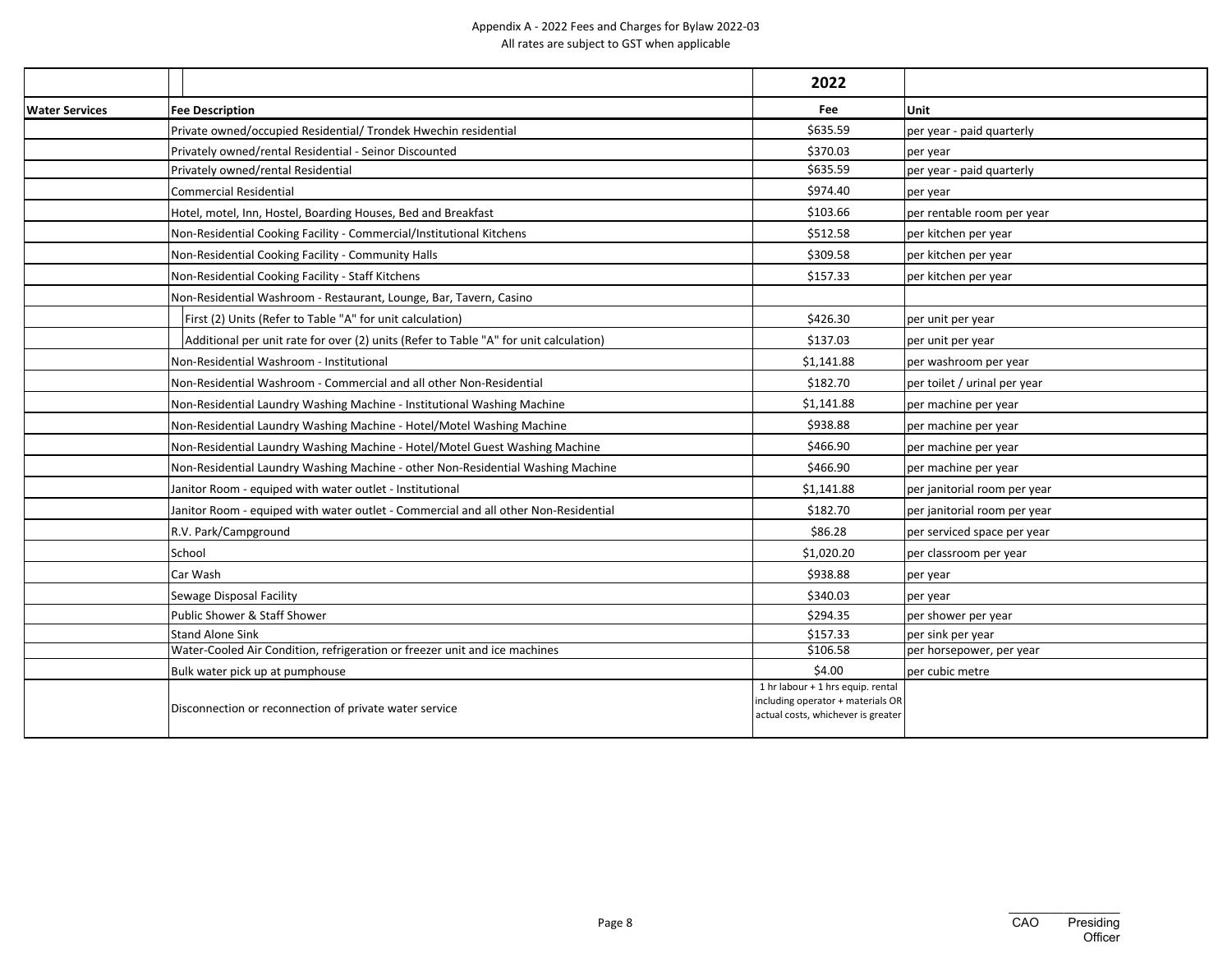|                       |                                                                                       | 2022                                                                                                               |                              |
|-----------------------|---------------------------------------------------------------------------------------|--------------------------------------------------------------------------------------------------------------------|------------------------------|
| <b>Sewer Services</b> | <b>Fee Description</b>                                                                | Fee                                                                                                                | <b>Unit</b>                  |
|                       | Private owned/occupied Residential /Trondek Hwechin residential                       | \$481.82                                                                                                           | per year - paid quarterly    |
|                       | Private owned/occupied Residential - Seinor Discounted                                | \$280.51                                                                                                           |                              |
|                       | Privately owned/rental Residential /Trondek Hwechin residential                       | \$481.82                                                                                                           | per year - paid quarterly    |
|                       | Privately owned/rental Residential                                                    | \$120.46                                                                                                           | quarterly installment        |
|                       | <b>Commercial Residential</b>                                                         | \$741.76                                                                                                           | per year                     |
|                       | Hotel, motel, Inn, Hostel, Boarding Houses, Bed and Breakfast                         | \$77.52                                                                                                            | per rentable room per year   |
|                       | Non-Residential Cooking Facility - Commercial/Institutional Kitchens                  | \$391.49                                                                                                           | per kitchen per year         |
|                       | Non-Residential Cooking Facility - Community Halls                                    | \$236.95                                                                                                           | per kitchen per year         |
|                       | Non-Residential Cooking Facility - Staff Kitchens                                     | \$118.48                                                                                                           | per kitchen per year         |
|                       | Non-Residential Washroom - Restaurant, Lounge, Bar, Tavern, Casino                    |                                                                                                                    |                              |
|                       | First (2) Units (Refer to Table "A" for unit calculation)                             | \$324.52                                                                                                           | per unit per year            |
|                       | Additional per unit rate for over (2) units (Refer to Table "A" for unit calculation) | \$103.02                                                                                                           | per unit per year            |
|                       | Non-Residential Washroom - Institutional                                              | \$870.54                                                                                                           | per washroom per year        |
|                       | Non-Residential Washroom - Commercial and all other Non-Residential                   | \$130.08                                                                                                           | per toilet / urinal per year |
|                       | Non-Residential Laundry Washing Machine - Institutional Washing Machine               | \$870.54                                                                                                           | per machine per year         |
|                       | Non-Residential Laundry Washing Machine - Hotel/Motel Washing Machine                 | \$716.01                                                                                                           | per machine per year         |
|                       | Non-Residential Laundry Washing Machine - Hotel/Motel Guest Washing Machine           | \$355.43                                                                                                           | per machine per year         |
|                       | Non-Residential Laundry Washing Machine - other Non-Residential Washing Machine       | \$355.43                                                                                                           | per machine per year         |
|                       | Janitor Room - equiped with water outlet - Institutional                              | \$870.54                                                                                                           | per janitorial room per year |
|                       | Janitor Room - equiped with water outlet - Commercial and all other Non-Residential   | \$139.08                                                                                                           | per janitorial room per year |
|                       | R.V. Park/Campground                                                                  | \$48.94                                                                                                            | per serviced space per year  |
|                       | School                                                                                | \$775.24                                                                                                           | per classroom per year       |
|                       | Car Wash                                                                              | \$716.01                                                                                                           | per year                     |
|                       | Sewage Disposal Facility                                                              | \$257.56                                                                                                           | per year                     |
|                       | Public Shower & Staff Shower                                                          | \$226.65                                                                                                           | per shower per year          |
|                       | <b>Stand Alone Sink</b>                                                               | \$118.48                                                                                                           | per sink per year            |
|                       | Disconnection or reconnection of private sewer service                                | 2 hrs labour+2 hrs equip. rental<br>including operator +material<br>costs OR actual costs, whichever<br>is greater |                              |